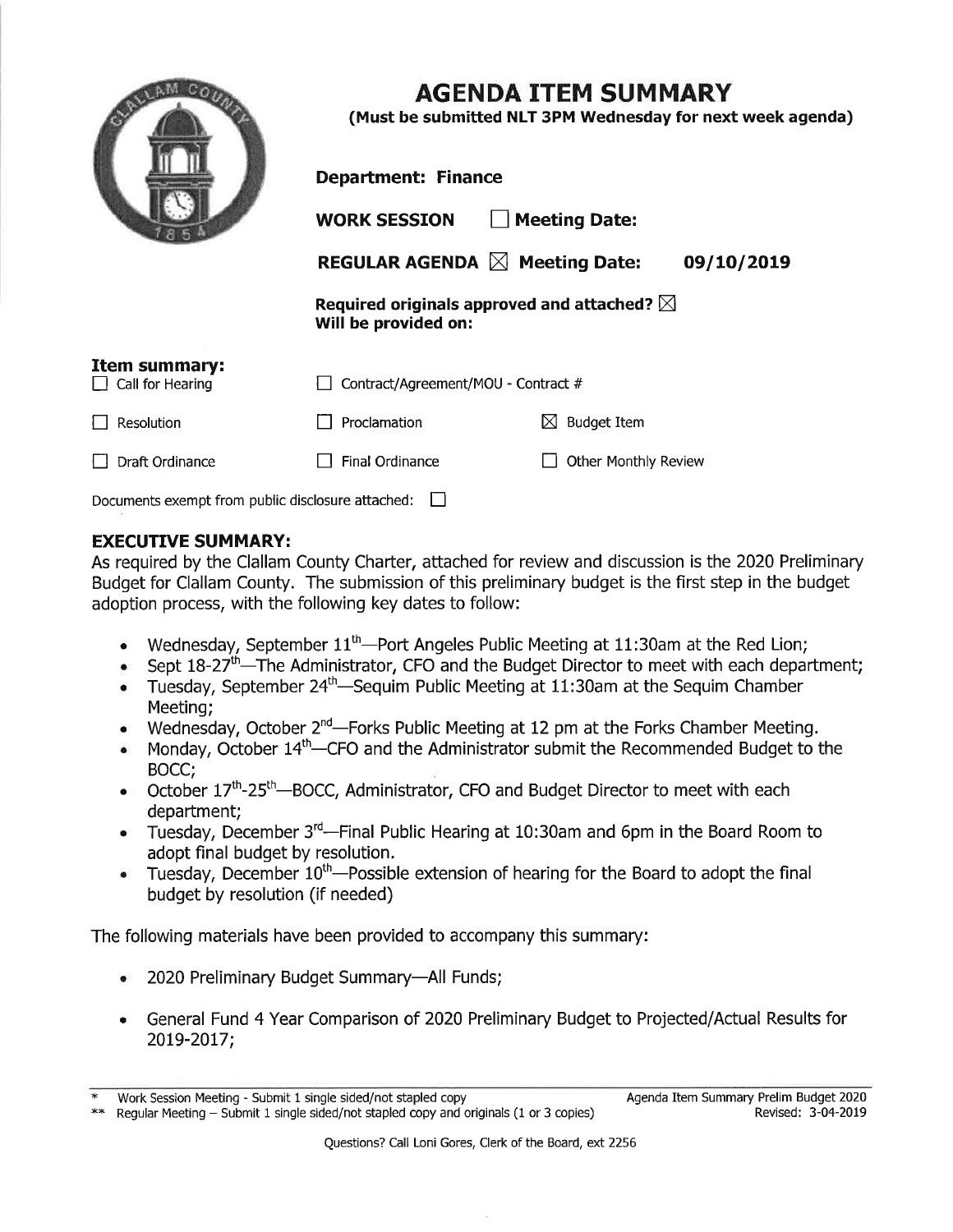- a General Fund 4 Year Comparison of 2020 Preliminary Budget to Adopted Budgets for 2019- 2017;
- a 2020 Preliminary Budget General Fund Revenue, Expenditure and Staffing Charts by Type and by Program;
- a 2020 Budget Salary Worksheet Breakdown by Department/Fund; and
- 2020 Department Requests Over Base Preliminary Budget.

## REVENUE BUDGET HIGHLIGHTS

In this preliminary roll up of the 2020 budget, General Fund Revenues are projected to total \$42,409,461, representing a \$1,811k or 4.46% increase over 2019 projected revenue expected (based on projections last updated in August), and a 2.27% increase over the 2019 originally adopted budget. In projecting revenues for 2020, given the increasing economic uncertainty centering around trade, the potential recessionary signals sent by the inverted yield curve developments seen earlier this year, a return of volatility in the equity markets, and the slow-down in real estate activity-driven REET collections in 2019, we assumed a deceleration of the strong economic activity seen thus far in 2019, albeit we did not assume a recession next year.

Tax revenues are projected to increase \$519k or 2.57%. Property taxes are projected to increase \$336k or 3.15% as we assumed the County took its allowed for 1% annual levy growth limit, as adjusted for new construction, allowed for under statute. The remainder of tax revenue growth came principally from sales-driven taxes (local retail and juvenile correction sales and use taxes) which were assumed to grow at a more modest 2% growth rate in contrast to the 6.4% year-over-year growth rate seen this year.

The other principal driver in revenue growth in 2020 relates to a \$920k increase in Transfers In to the General Fund, relating specifically to the spill-over of the Lower Dungeness Project which was largely delayed in 2019 due to permitting delays. This increase in Transfers In is fully offset by a corresponding increase in Transfers Out to the Lower Dungeness Fund, making this a cash flow neutral event for the General Fund. Intergovernmental grant revenues are projected to decrease \$228k mainly due to lower grants in juvenile services (CASA, uncertainty around SBHO Title <sup>19</sup> funding) and other areas, as partly offset by \$130k in growth from PILT, PUD Privilege Tax, Criminal Justice, Marijuana and Liquor related excise taxes. Charges for Goods & Services are projected to show minimal growth of \$148k or 1.66%, reflecting the impact of the \$300k assumed drop in Roads Payment for Traffic Policing from \$800k in 2017-2019 to \$500k in 2020. Misc Revenue, consisting mainly of interest income and parks camping fees, etc) is projected to grow \$100k, with modestly higher interest income forecast due to a change in how interest is apportioned to school districts by the Treasurer's offìce as partly offset by lower assumed interest rates earned next year in the WA state investment pool. Imber revenues to the General Fund are budgeted flat to 2019's adopted budget at \$600,000 based on a 2020 DNR timber forecast received in August totaling \$4.7 million, which is relatively flat with 2019 updated projections received.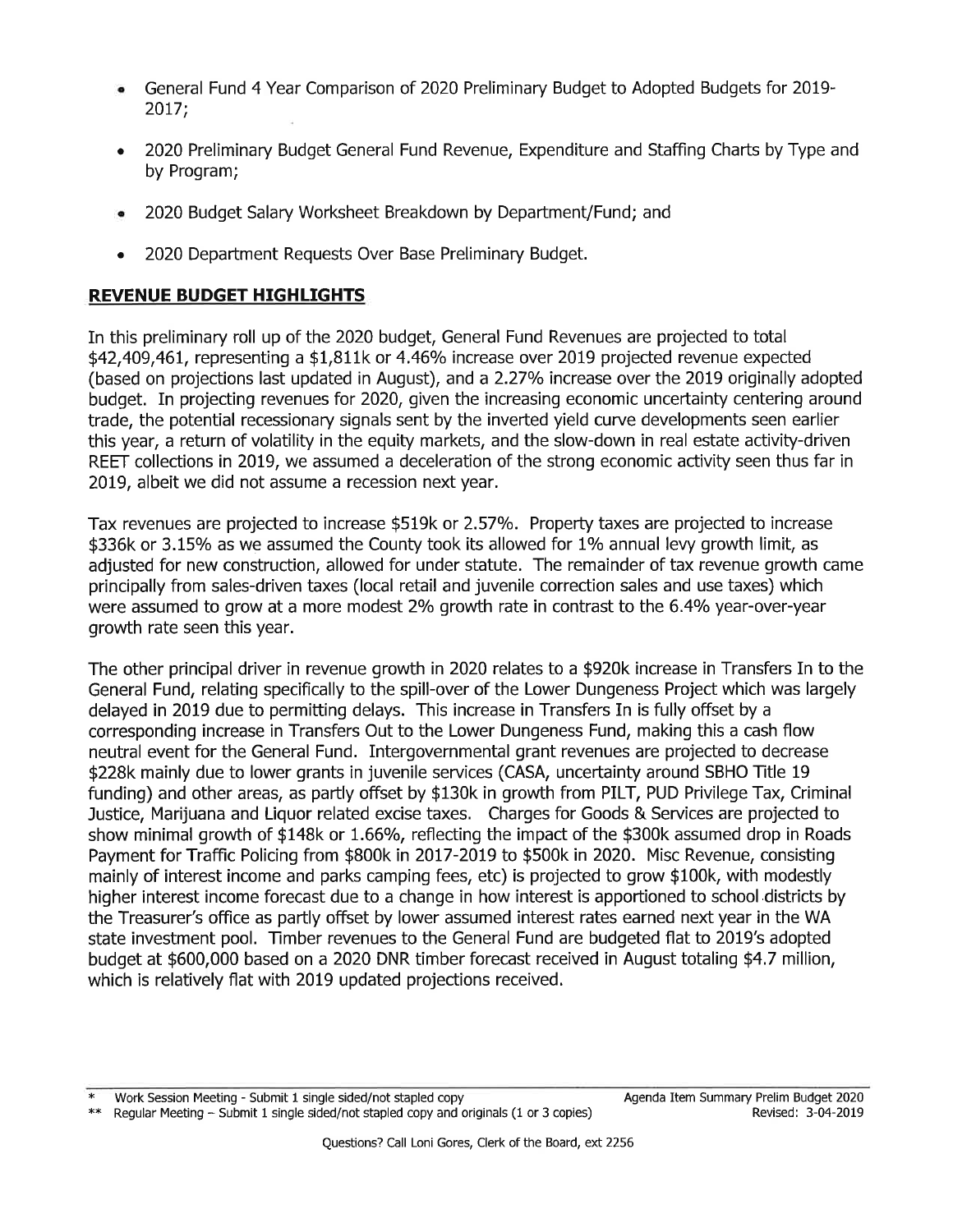## EXPENDITURE BUDGET HIGHLIGHTS

Turning to expenditures for the General Fund, our preliminary expenditure budget currently stands at  $$43,411,036$ , an increase of  $$3,679k$  or  $9.26\%$  from our 2019 projected expenditures, and an increase of \$864k or 2% over the original 2019 budget. When you exclude the impact of the Lower Dungeness-related increase in Transfers Out of \$935k, total expenditures are up \$2,744k or 7.1% to the 2019 forecast. The largest driver of the increase over 2019 projected is in Payroll and Benefits costs. Representing approximately 71% of our total expenditure budget, Payroll and Benefits are up 7.71% and 8.67%, respectively, to the 2019 forecast, mainly due to the fact that the budget assumes all budgeted staff positions are filled for the entire year, which clearly was not the case in 2019 due to the significant level of retirements, voluntary terminations and delays in filling positions during the year, leaving more open positions for the County during much of the year (this will likely re-occur in 2020, but currently unclear at what level). Also contributing to the increase is the impact of the elected official raises adopted via resolution in 2018 that continue to phase-in as newly elected or reelecteds new pay rates kick-in, the full year impact of step raises and 1% COLAs adopted in mid-2019, and 1% COLAs again assumed in both January and July 2020. As compared to the 2019 original budget, Payroll is budgeted to increase 4.7%, while Benefits are budgeted to increase 1.7%. We have budgeted 4.35 more FTEs in 2020 as compared to the 2019 budget, with additions in Assessor (+1 FTE), Non Departmental (+1.5 FTE, mainly due to shifting of CFO from Auditor budget to Non Departmental and 50% of the new Senior Accountant position), Sheriff Ops (+1 FTE), and Jail Medical (+1 FTE), and HHS Environmental Health (+.5 FTE), as offset by reductions in Auditor (-.75 FTE). It is important to note that the preliminary budget does not factor in health insurance benefit rate increases, which will not be known until October and will be reflected in the Administrator Recommended Budget.

Other operating expenditures show slight decreases or modest growth from 2019 budget levels, with Supplies decreasing -1% and Services (including Intergovernmental which were previously reported separately until 2019 when they were combined into Services) are slated to grow a modest 2.7% in 2020. Within Services, it is important to note that General Fund payments to the Risk Management and Workers Compensation funds are currently flat to the 2019 budget at \$1,095k, with further evaluation needed to determine if there is an opportunity to potentially reduce once we have greater visibility of risk pool assessments later this year.

## **CONCLUSION/TAKE-AWAYS**

Based on this preliminary revenue and expenditure budget, we project needing to use \$1,001,575 of general fund reseryes to fully fund the 2020 budget. However, please note that there are several outstanding issues that have yet to be factored into the General Fund budget in its current preliminary state that to the extent approved will likely increase the amount of reserues needed to fund, including:

Capital requests--pending finalization of what capital outlay expenditures the Board approves to be funded through the General Fund in 2020, this will need to be layered into the General Fund budget as well as those other capital reserve funds to be utilized. Currently, only 2019 approved but unspent capital requests that will carry over to 2020 are reflected in the preliminary budgets for the REET 1 & 2, Parks & Facilities Capital Projects and IT Capital Projects funds (none in the General Fund). In 2019's adopted budget, \$445k of capital outlays were budgeted in the General Fund. a

Work Session Meeting - Submit 1 single sided/not stapled copy

Regular Meeting - Submit 1 single sided/not stapled copy and originals (1 or 3 copies)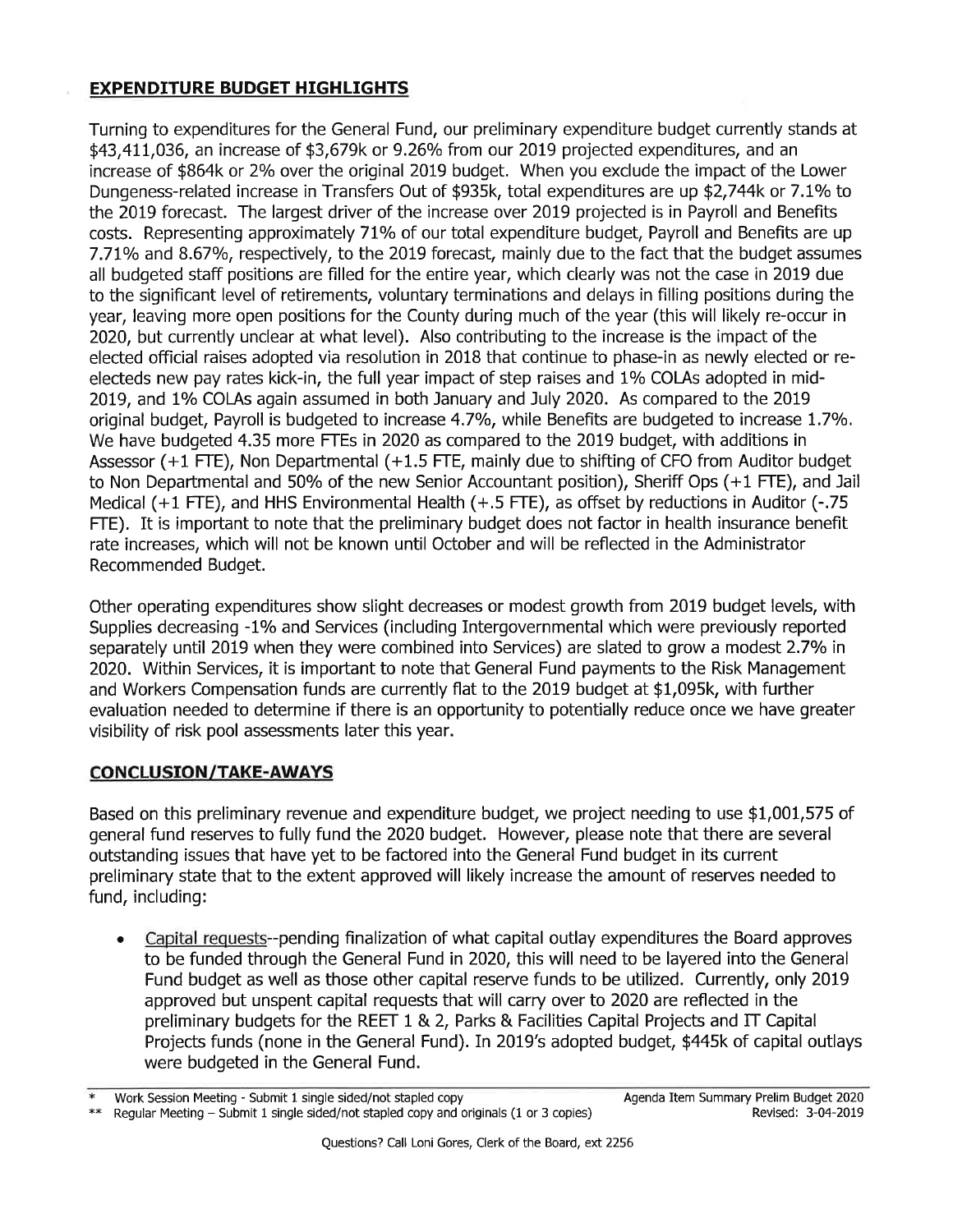- Department "asks" for 2020-as outlined in the attached "2020 Department Requests Over the Base Budget", a total of \$t,777,839 of additional General Fund spending requests have been submitted, of which \$1,097,600 are one-time requests and \$680,239 are ongoing funding requests. Some of the larger requests include:
	- $\circ$  Prosecuting Attorney Ops—requesting \$421,752 of additional spending, including \$350,000 for expenses related to the multiple homicide cases being prosecuted;
	- o Juvenile Seruices-requesting \$331,046 of ongoing spending relating to the hiring of two additional Juveniles Services Officers, two additional CASA Volunteer Coordinators, and one pat time Administrative Assistant;
	- $\circ$  Superior Court-requesting \$158,595 of mostly one-time spending, with \$127,000 related to additional Indigent Defense adult felony, expert services and evaluations costs expected relating to the multiple homicide cases;
	- $\circ$  Department of Community Development-requesting \$259,550, of which \$210,000 of one-time consulting spending to fund studies of the PA UGA, inventorying and documenting infrastructure around the PA UGA and for other unanticipated consultant service needs, as well as additional ongoing funding for code enforcement;
	- o Parks & Facilities-requesting \$96,993 of ongoing requests, consisting mostly of funding for an additional Maintenance Work FTE and a part time Customer Service I assistant;
	- o Clallam Bay Sekiu Sewer Funding Support-requesting \$92,305 of subsidy from the general fund in 2020 to fully fund its operating budget for 2020 until the full impact of planned rate restructuring to be implemented in April 2020 puts the sewer fund in a better position to be self-supporting moving forward; and
	- $\circ$  SRF IT Equipment Requests—totaling \$260k of IT equipment, software, and copier replacement requests submitted for 2020.
- Indirect Costs—the current preliminary budget reflects the County's prior methodology for allocating its indirect shared service costs incurred by the General Fund. We expect by the end of September to have a revised methodology plan developed for indirects, at which point we will be in a position to determine what adjustments are needed to the indirect cost budgets of each fund in the County. a
- Funds Budgeted with Funding Gaps-in addition to the Clallam Bay Sekiu Sewer funding request noted above, the Parks and Facilities Capital Projects and IT Capital Projects funds are projected to need additional funding support in 2020 of approx. \$150k and \$128K respectively, to cover the 2019 unspent capital requests that will carry over to 2020, whether that support comes from the General Fund, or from other sources (REET, Opportunity Fund, etc).

<sup>\*</sup> Work Session Meeting - Submit 1 single sided/not stapled copy \*\*<br>\*\* Regular Meeting – Submit 1 single sided/not stapled copy and originals (1 or 3 copies)